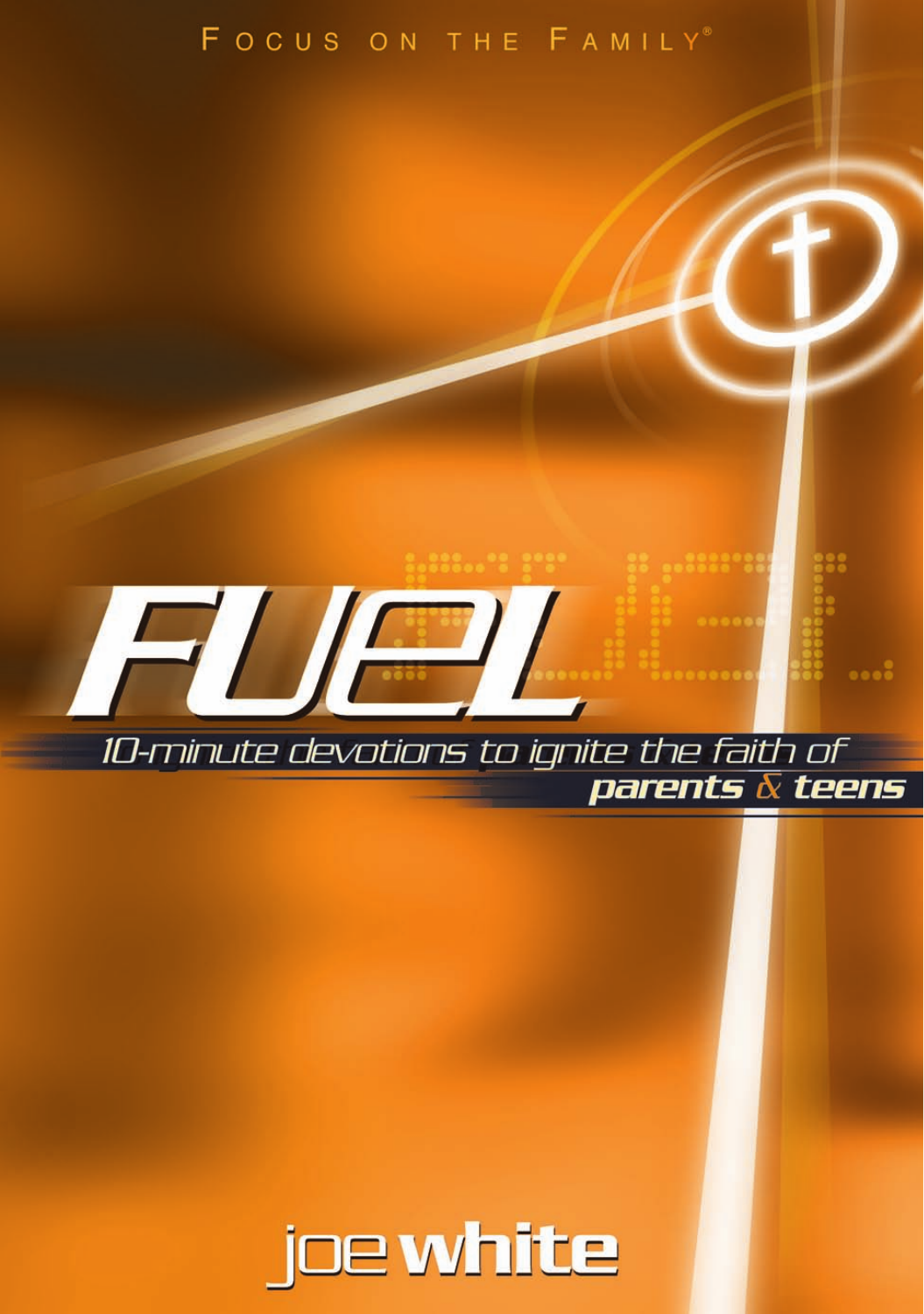



# joe**white**

Tyndale House Publishers, Inc. Carol Stream, Illinois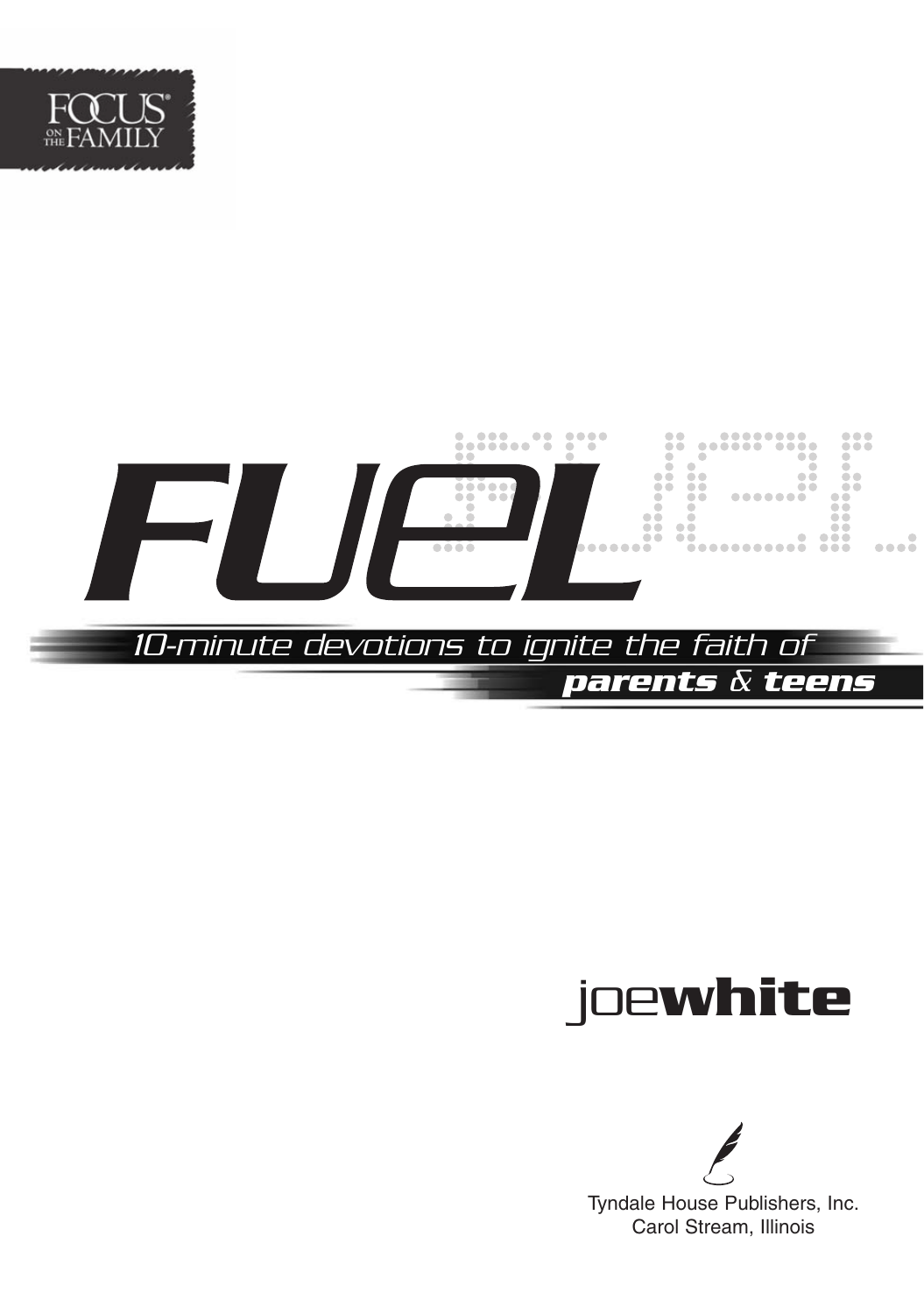## *FUEL*

Copyright © 2003 by Dr. Joe White.

A Focus on the Family book published by Tyndale House Publishers, Inc., Carol Stream, Illinois 60188

Focus on the Family and the accompanying logo and design are federally registered trademarks of Focus on the Family, Colorado Springs, CO 80995.

*TYNDALE* and Tyndale's quill logo are registered trademarks of Tyndale House Publishers, Inc.

All Scripture quotations, unless otherwise indicated, are taken from the *New American Standard Bible*®. Copyright © 1960, 1962, 1963, 1968, 1971, 1972, 1973, 1975, 1977, 1995 by The Lockman Foundation. Used by permission. (www.Lockman.org). Scriptures marked (NIV) are taken from the *Holy Bible, New International Version*®. NIV®. Copyright © 1973, 1978, 1984 by Biblica, Inc. ™ Used by permission of Zondervan. All rights reserved worldwide (www.zondervan.com). Scripture quotations marked (NKJV) are taken from the *New King James Version*®, (NKJV™). Copyright © 1982 by Thomas Nelson, Inc. Used by permission. All rights reserved.

No part of this publication may be reproduced, stored in a retrieval system, or transmitted in any form or by any means—electronic, mechanical, photocopy, recording, or otherwise without prior written permission of Focus on the Family.

### **Library of Congress Cataloging-in-Publication Data**

White, Joe, 1948- Fuel : 10-minute devotions to ignite the faith of parents and teens / Joe White. p. cm. "A Focus on the Family book." ISBN-13: 978-1-58997-121-9 ISBN-10: 1-58997-121-3 1. Christian teenagers—Religious life. 2. Christian teenagers—Conduct of life. 3. Christian life—Biblical teaching. I.Title. BV4531.3.W48 2003 248.8'3—dc21

2003008854

Editor: Betsy L. Holt & Mick Silva Cover Design: Kurt Birky Cover Copy: Joy Olson Cover Photo: Photodisc Interior Design: Kurt Birky & Angie Messinger

Printed in the United States of America. 11 12 13 14 / 10 9 8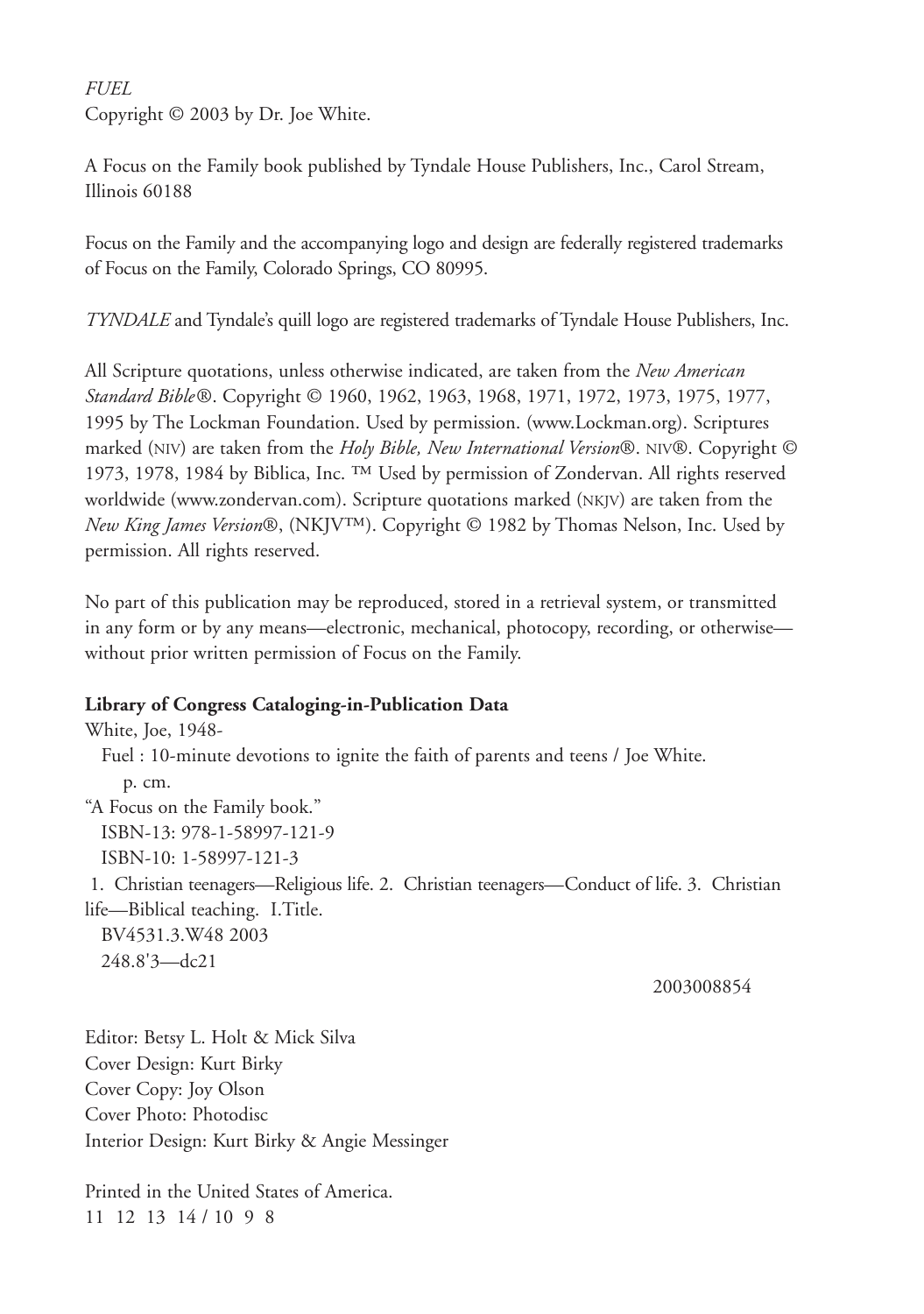

| the 6-month challenge $\ldots \ldots \ldots \ldots \ldots \ldots \ldots \ldots .443$ |  |
|--------------------------------------------------------------------------------------|--|
|                                                                                      |  |
|                                                                                      |  |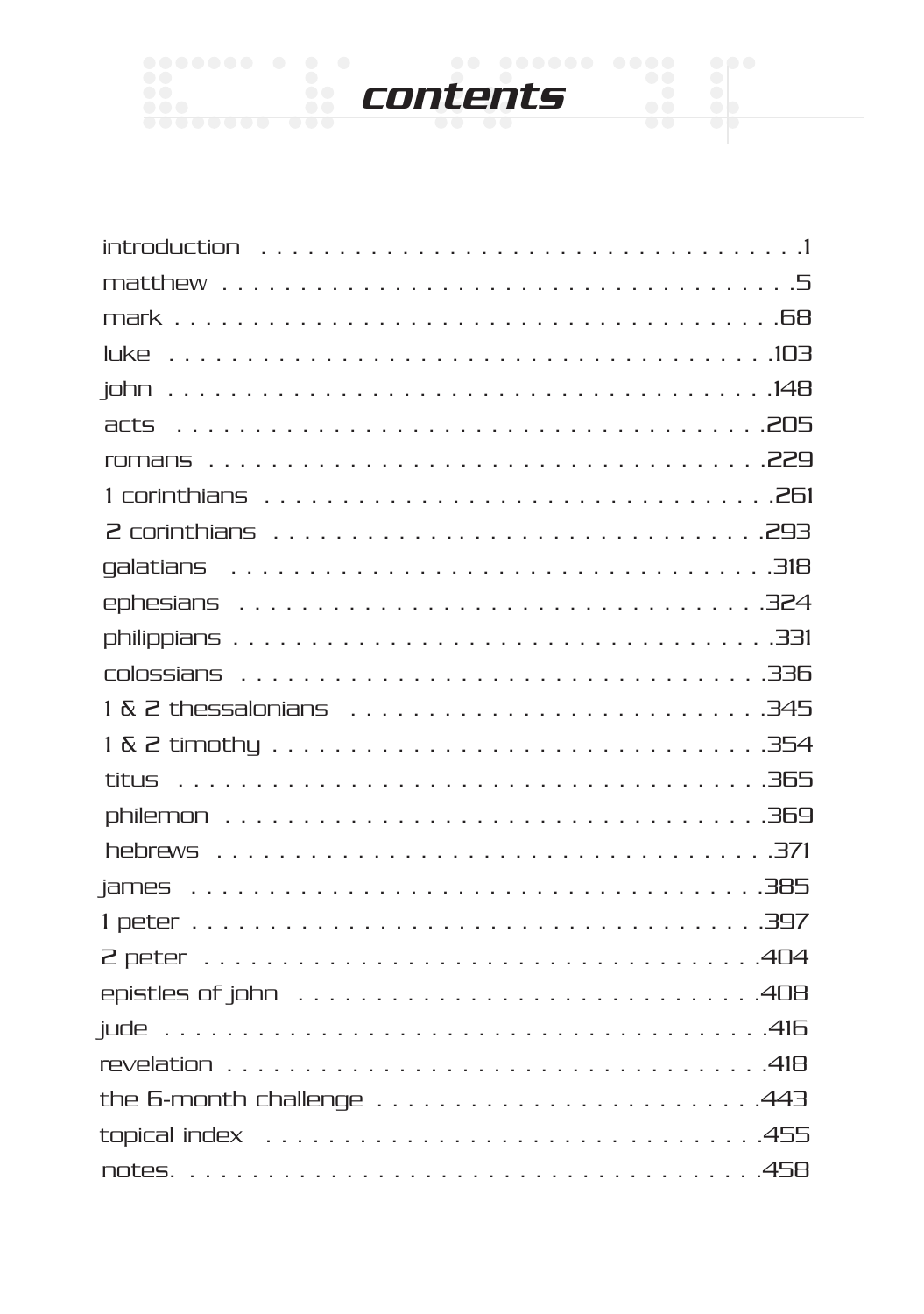# <span id="page-4-0"></span>introduction family devotional time

This book is written for families: adults and teens in the *critical years* from 11-18. These are the years when the hormones peak.

These are the years when media begins marketing sex and hollow philosophies to minors.

These are the years when political correctness tells teenagers that God is irrelevant and science has all the answers.

These are the years of peer pressure when even the strongest young Christians will be pushed to the breaking point.

*"On TV sporting events, bikini-clad females are used to sell beer, and a nude man and woman kissing in the shower MTV-style are used to sell a wet-dry electric shaver. Ask a 19-year-old boy and girl who walk shamefully away from an abortion clinic if they bought the shaver or bought the sex."*<sup>1</sup>

Unfortunately, this is also the time when many families stop having devotions together. Folks, these are *not* the years to taper off. If anything, you should be turning up the heat. There's no better time to teach your son or daughter about God than during these years. And you'll be rewarded for doing it. You can have fantastic discussions with your child, and you'll rejoice as you watch your teenager make good decisions and learn to develop a godly lifestyle.

In fact, family devotional time is not an option. God commands moms and dads to teach their children about Him.

*These words, which I am commanding you today, shall be on your heart. You shall teach them diligently to your sons and shall talk of them when you sit in your house and when you walk by the way and when you lie down and when you rise up. —Deuteronomy 6:6-7*

The Bible doesn't say, "Teach your kids *about* God's Word." It says, *"Teach them God's Word."* Then you can help them apply it to their daily lives. God didn't issue this command to Sunday school teachers and educators. He gave it to ordinary parents like you and me.

page

 $\bullet$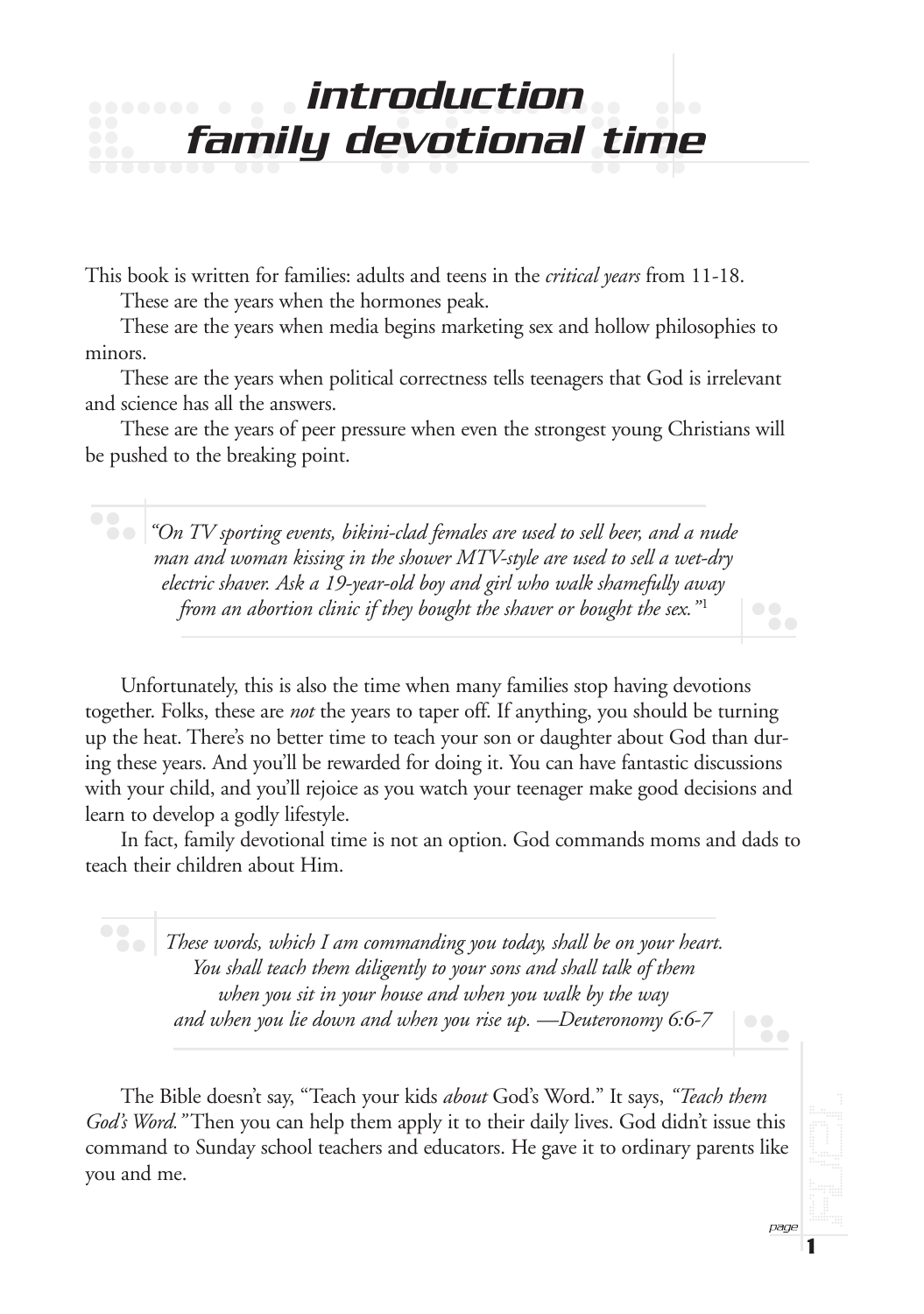*"Thirty-one percent of college students met criteria for a diagnosis of alcohol abuse and 6 percent for a diagnosis of alcohol dependence in the past 12 months."* <sup>2</sup>

> *"In 1970, 5 percent of 15-year-old girls had sex; in 1972, 20 percent of 15-year-old boys said they had sex. In 1997, 45 percent of boys and 38 percent of girls said they have had intercourse in their teen years."* <sup>3</sup>

Does having an intentional devotion time with your teenager pay off? Does it work? You'll know when your son or daughter hits college. You'll get another report card when you see how your grandkids are raised. As a counselor of teens, I've heard hundreds of horror stories about drug addictions, alcohol-related accidents, date rape, unwanted pregnancies, abortions, and eating disorders—and more from kids whose parents didn't spend consistent time with them.

*"According to some statistics, sixty percent of all high-school Christian kids in America abandon their faith sometime during their college days."* <sup>4</sup>

 $\bullet$   $\bullet$ 

 $\bullet$ 

On the flip side, after working with kids at our Christian sports camps in Missouri and Colorado, I've also seen thousands of kids with strong character and an even stronger faith, raised by parents who've guided their spiritual paths.

*Open my eyes, [Lord,] that I may behold wonderful things from Your law. —Psalm 119:18*

The devotionals in this book are designed to help your kids earn straight A's on their life report cards. Each devotion brings God's Word to life—and the results are *guaranteed.* Says who? Not me. *God* guarantees these family devotional times.

*How blessed is the man [child, mom, dad]*  $\bullet$   $\bullet$ *who does not walk in the counsel of the wicked, nor stand in the path of sinners, nor sit in the seat of scoffers! But his delight is in the law of the Lord, and in His law he meditates day and night. He will be like a tree firmly planted by streams of water, which yields its fruit in its season, and its leaf does not wither; and in whatever he does, he prospers.—Psalm 1:1-3*

We are in a battle for the hearts and minds of American teens. This devotional book is intended to help you win that battle.

page

 $\bullet$  $\bullet$   $\bullet$ 

 $\bullet$ 

 $\bullet$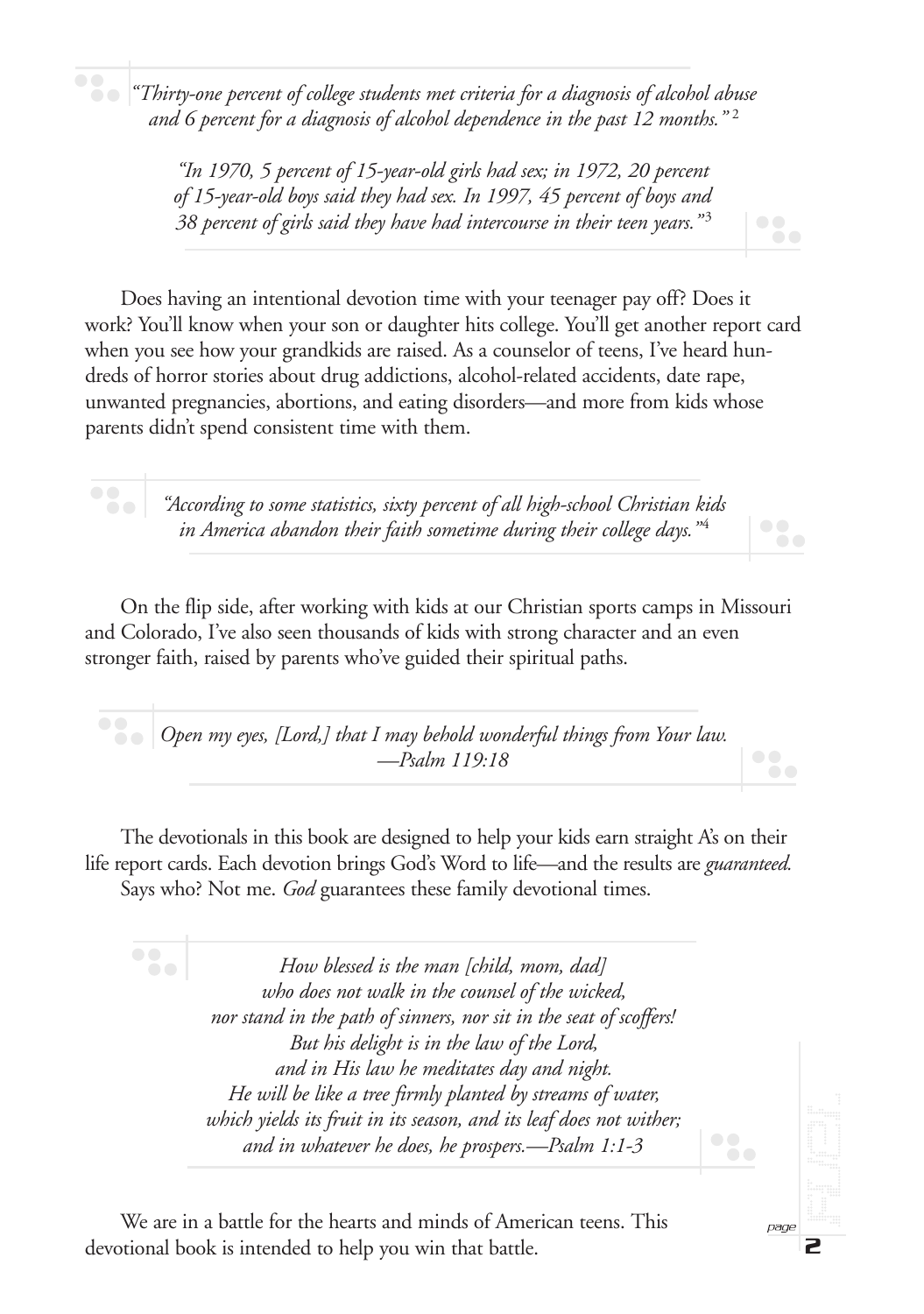# <span id="page-6-0"></span>*matthew matthew*

It's fitting that the gospel account according to Matthew should lead the 27 books of the New Testament writings. Matthew records more of Jesus' teachings than any other book in the Bible. And Matthew knew Jesus personally as "King of the Jews"—the Messiah, and the fulfillment of all Old Testament prophecies about "the One who is to come." In reading and understanding this book, we encounter the Savior's fundamental plan for life the way it was designed to be lived.